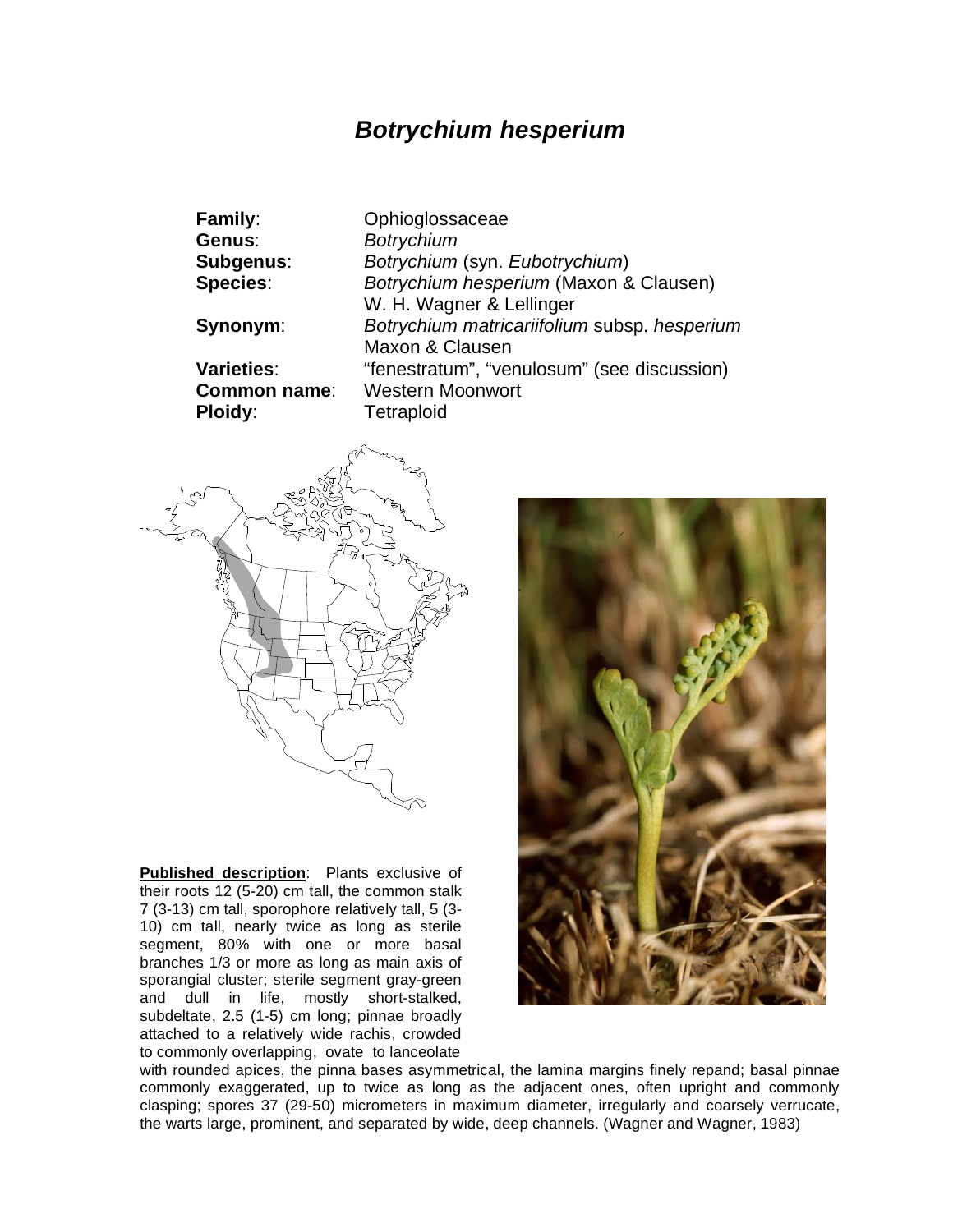## **Identification**

*Botrychium hesperium* is a stout glaucous plant with a clearly stalked pinnate pinnatifid (doubly divided) trophophore and a sporophore divided into three main branches. Other sympatric western pinnate-pinnatifid species can be differentiated from *B. hesperium* by one or more of these characters. *B. pedunculosum* has a more glaucous surface, a more pronounced trophophore stalk, a conspicuous pink stripe down half of the common stalk, and usually has many sporangia on the basal trophophore pinnae, especially in sun-grown plants.

*Botrychium pinnatum* and *Botrychium lanceolatum* have trophophores that are lustrous deep green and sessile. The sporophore of *B. pinnatum* is rarely ternately divided.

*Botrychium echo* has well spaced pinnae with diverging lobes and pinna bases and apices that are acutely angled. The pinnae and pinna lobes of *B. hesperium* are approximate to overlapping and have obtusely angled to rounded pinna bases and apices. Their sporophores also differ, those of *B. echo* are pinnately branched with a single strong axis and those of *B. hesperium* are ternately divided into three strong axes.

*B. michiganense* has a greater exaggeration of the basal pinna and more reduced "stubby" pinnae above the base. It also has a short-stalked to sessile trophophore. *B. michiganense* co-occurs with *B. hesperium* only in the northern part of the range of the latter where *B. hesperium* occurs as variety fenestratum.

The 'fenestrate' form of *B.hesperium* found In Washington and Oregon plants and the 'venulose' form reported from Montana are rarely encountered in Colorado and thus not encompassed in the original description of the species. These northern plants tend to be larger and broader with more deeply lobed pinnae. The pinnae tend to overlap strongly, but leave windows of space along the rachis. The name, 'fenestratum', referrers to these windows. The fenestrate form and typical form intergrade in Washington and Oregon and the fenestrate form has recently been collected in Colorado (Kolb and Spribille, 2001).

## **Distribution**

*Botrychium hesperium* ranges from northern Arizona in the San Francisco Peaks northward through the Rocky Mountains to southern British Columbia and Alberta, Yukon Territory and southeastern Alaska in the Wrangell-St. Elias Mountains. The species is unknown east of the Rocky Mountains. Great Lakes plants indicated in *Flora of North America* are of a new species, *B. michiganense* as are plants from the Black Hills of Wyoming and South Dakota.

*Botrychium hesperium* is considered common throughout most of its range, but it may be less abundant than previously thought, due to its confusion with similar